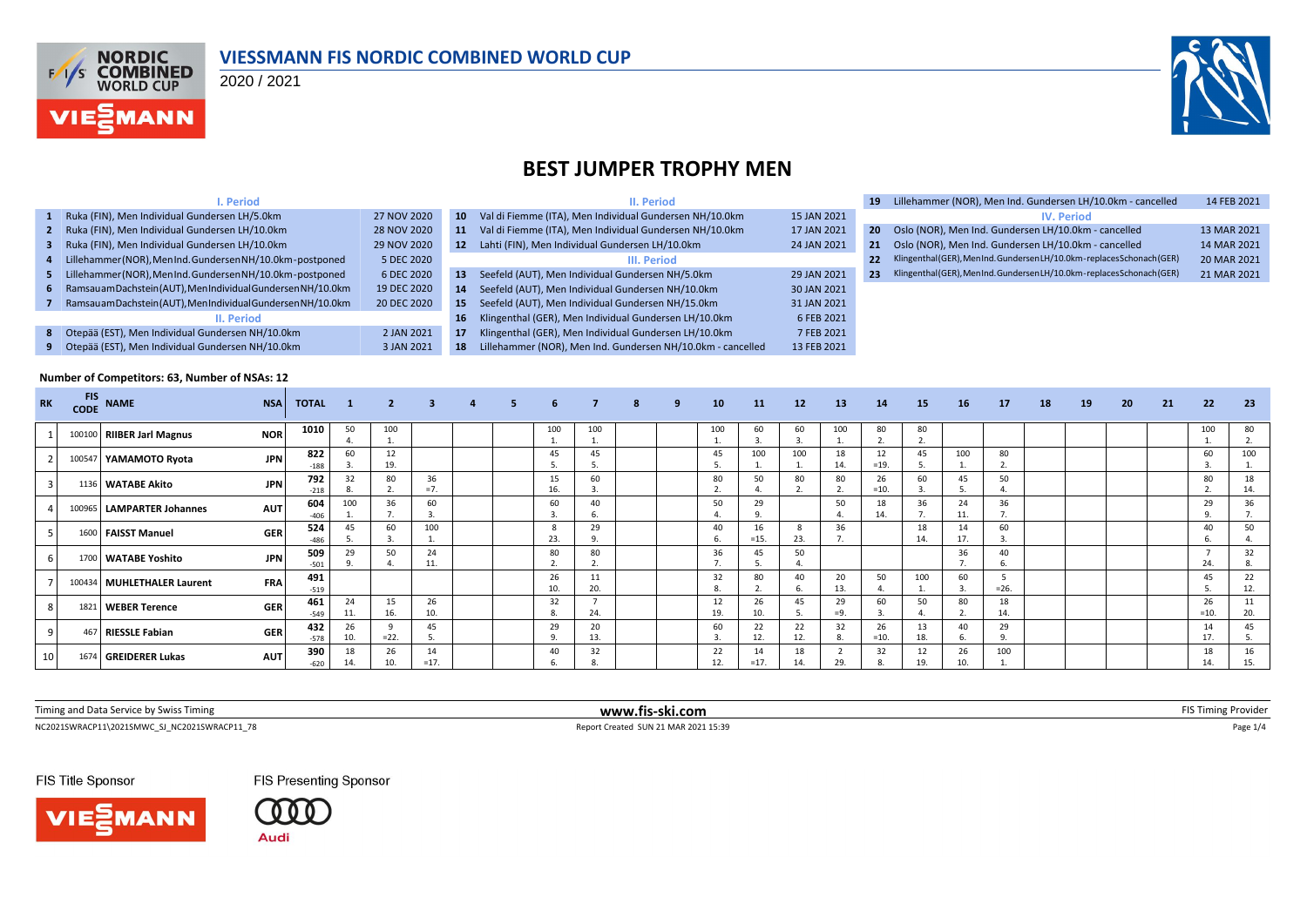



**VIE***MANN* 

2020 / 2021



## **BEST JUMPER TROPHY MEN**

| <b>RK</b> | <b>FIS</b><br><b>CODE</b> | <b>NAME</b>                | <b>NSA</b> | <b>TOTAL</b>  | - 1                   | 2                         |                                |  |                      |                        |  | 10                                | 11                    | 12                   | 13                   | 14                    | <b>15</b>             | <b>16</b>                      | 17                    | 18 | 19 | 20 | 21 | 22                             | 23                             |
|-----------|---------------------------|----------------------------|------------|---------------|-----------------------|---------------------------|--------------------------------|--|----------------------|------------------------|--|-----------------------------------|-----------------------|----------------------|----------------------|-----------------------|-----------------------|--------------------------------|-----------------------|----|----|----|----|--------------------------------|--------------------------------|
| 11        |                           | 100529 BJOERNSTAD Espen    | <b>NOR</b> | 363<br>$-647$ |                       |                           |                                |  | 36<br>7.             | 50<br>$\overline{4}$ . |  | 20<br>13.                         | 40<br>6.              | 24<br>11.            | 60<br>$\overline{3}$ |                       | 40<br>6               | 9<br>$=22.$                    | 15<br>16.             |    |    |    |    | -9<br>22.                      | 60<br>3.                       |
| 12        |                           | 100167 ILVES Kristjan      | <b>EST</b> | 337<br>$-673$ | 80<br>2.              | 20<br>13.                 | 50<br>4.                       |  | 22<br>12.            | 24<br>11.              |  | 15<br>16.                         | 11<br>20.             |                      | $\Delta$<br>27.      | 29<br>9.              | 14<br>17.             | 32<br>8.                       | 8<br>23.              |    |    |    |    | 16<br>$=15.$                   | 12<br>19.                      |
| 13        |                           | 100474 OFTEBRO Jens Luraas | <b>NOR</b> | 327<br>$-683$ | 36                    | 18<br>14.                 | 80<br>2.                       |  | 24<br>11.            | 14<br>17.              |  | 24<br>11.                         | 6<br>$=25.$           | 14<br>17.            | 16<br>15.            |                       | $\overline{4}$<br>27. | $\overline{4}$<br>27.          | 32<br>8.              |    |    |    |    | 26<br>$=10.$                   | 29<br>9.                       |
| 14        |                           | 100119 GEIGER Vinzenz      | <b>GER</b> | 325<br>$-685$ |                       |                           | 16<br>15.                      |  | 50<br>$\overline{a}$ | 36<br>7.               |  | 26<br>10.                         | 32<br>8.              | 12<br>19.            | 40<br>6.             |                       | 16<br>$=15.$          | 18<br>14.                      | 45<br>- 5.            |    |    |    |    | 10<br>21.                      | 24<br>11.                      |
| 15        |                           | 1671 SEIDL Mario           | <b>AUT</b> | 320<br>$-690$ | 40                    | 16<br>15.                 | 22<br>12.                      |  | 14<br>17.            | 6<br>25.               |  | 18<br>$=14.$                      | 20<br>13.             | 36<br>7 <sub>1</sub> | 13<br>18.            | $\overline{7}$<br>24. |                       | 16<br>15.                      | 22<br>12.             |    |    |    |    | 50<br>$\mathbf{4}$             | 40<br>6.                       |
| 16        |                           | 1050 FRENZEL Eric          | <b>GER</b> | 277<br>$-733$ | 15<br>16.             | 40<br>6.                  | 29<br>9.                       |  | 10<br>21.            | 22<br>12.              |  | 29<br>9.                          | 12<br>19.             |                      | 24<br>$=11.$         |                       | 16<br>$=15.$          | 20<br>13.                      | 24<br>11.             |    |    |    |    | 16<br>$=15.$                   | 20<br>13.                      |
| 17        |                           | 100308 HEROLA Ilkka        | <b>FIN</b> | 222<br>$-788$ |                       | $\overline{7}$<br>$= 24.$ | 12<br>19.                      |  |                      | 5<br>26.               |  | 14<br>17.                         | 16<br>$=15.$          | 11<br>20.            | 45<br>.5             | 40<br>6.              | 32<br>-8              | 15<br>16.                      | -5<br>$=26.$          |    |    |    |    | 5<br>26.                       | 15<br>$=16.$                   |
| 18        |                           | 590 RYDZEK Johannes        | <b>GER</b> | 219<br>$-791$ | 24.                   | 32<br>8.                  | 9<br>22.                       |  | 11<br>20.            |                        |  |                                   | $\overline{4}$<br>27. | 32<br>8.             | 11<br>20.            |                       | 29<br>9               | 29<br>9.                       | 26<br>10.             |    |    |    |    | 20<br>13.                      | 9<br>22.                       |
| 19        |                           | 759 NAGAI Hideaki          | <b>JPN</b> | 154<br>$-856$ | 6<br>25.              | -4<br>27.                 | 10<br>21.                      |  | 9<br>22.             | 12<br>19.              |  | $\overline{\mathbf{3}}$<br>$=28.$ | 10<br>21.             | 29<br>9.             | 15<br>16.            | 14<br>17.             | 11<br>20.             | 11<br>20.                      | $\overline{7}$<br>24. |    |    |    |    | 13<br>18.                      |                                |
| 20        |                           | 100025 ANDERSEN Espen      | <b>NOR</b> | 150<br>$-860$ | 30.                   | 11<br>20.                 | 14<br>$=17.$                   |  |                      | 18<br>14.              |  |                                   |                       |                      | 8<br>23.             | 22<br>12.             |                       | 9<br>$=22.$                    | 16<br>15.             |    |    |    |    | 36<br>7.                       | 15<br>$=16.$                   |
| 21        |                           | 1868 FRITZ Martin          | <b>AUT</b> | 146<br>$-864$ | $\overline{2}$<br>29. |                           | 8<br>23.                       |  | 18<br>14.            | 26<br>10.              |  | $\overline{7}$<br>24.             | 14<br>$=17.$          |                      | -1<br>30.            | 36<br>7.              | 10<br>21.             | $\overline{\mathbf{3}}$<br>28. | 6<br>25.              |    |    |    |    | 12<br>19.                      | $\overline{\mathbf{3}}$<br>28. |
| 22        |                           | 592 KLAPFER Lukas          | <b>AUT</b> | 120<br>$-890$ |                       |                           |                                |  |                      | 16<br>15.              |  | 11<br>20.                         | 24<br>11.             | 9<br>22.             |                      |                       | $\overline{2}$<br>29. | $\overline{7}$<br>24.          | 14<br>17.             |    |    |    |    | 22<br>12.                      | 15<br>$=16.$                   |
| 23        |                           | 100666 RETTENEGGER Stefan  | <b>AUT</b> | 108<br>$-902$ |                       |                           |                                |  | 12<br>19.            |                        |  | 10<br>21.                         | 9<br>22.              |                      | 10<br>21.            | 45<br>5.              | 22<br>12.             |                                |                       |    |    |    |    |                                |                                |
| 24        |                           | 1706 REHRL Franz-Josef     | <b>AUT</b> | 107<br>$-903$ | 22<br>12.             | 45<br>5.                  | 40<br>6.                       |  |                      |                        |  |                                   |                       |                      |                      |                       |                       |                                |                       |    |    |    |    |                                |                                |
| 25        |                           | 100756 BAUD Matteo         | <b>FRA</b> | 107<br>$-903$ | $\overline{4}$<br>27. |                           | 11<br>20.                      |  |                      |                        |  | $\overline{\mathbf{3}}$<br>$=28.$ |                       | 20<br>13.            | 12<br>19.            | 5<br>26.              | 26<br>10.             |                                |                       |    |    |    |    |                                | 26<br>10.                      |
| 26        |                           | 100323 GERARD Antoine      | <b>FRA</b> | 102<br>$-908$ | 14<br>17.             |                           | $\overline{\mathbf{3}}$<br>28. |  |                      |                        |  |                                   |                       | 26<br>10.            | 24<br>$=11.$         | 15<br>16.             | 20<br>13.             |                                |                       |    |    |    |    |                                |                                |
| 27        |                           | 100518 DEUSCHL Christian   | <b>AUT</b> | 100<br>$-910$ |                       |                           |                                |  |                      |                        |  |                                   |                       |                      |                      | 100<br>$\mathbf{1}$ . |                       |                                |                       |    |    |    |    |                                |                                |
| 28        |                           | 1761 JOEBSTL Thomas        | <b>AUT</b> | 98<br>$-912$  | 9<br>22.              | 22<br>12.                 | 18<br>14.                      |  | 1<br>30.             |                        |  | - 5<br>$= 26.$                    |                       | - 6<br>25.           | 29<br>$=9.$          |                       | 3<br>28.              |                                | $\overline{2}$<br>29. |    |    |    |    | $\overline{\mathbf{3}}$<br>28. |                                |

Timing and Data Service by Swiss Timing **www.fis-ski.com www.fis-ski.com** FIS Timing Provider

NC2021SWRACP11\2021SMWC\_SJ\_NC2021SWRACP11\_78 Report Created SUN 21 MAR 2021 15:39 Page 2/4

FIS Title Sponsor



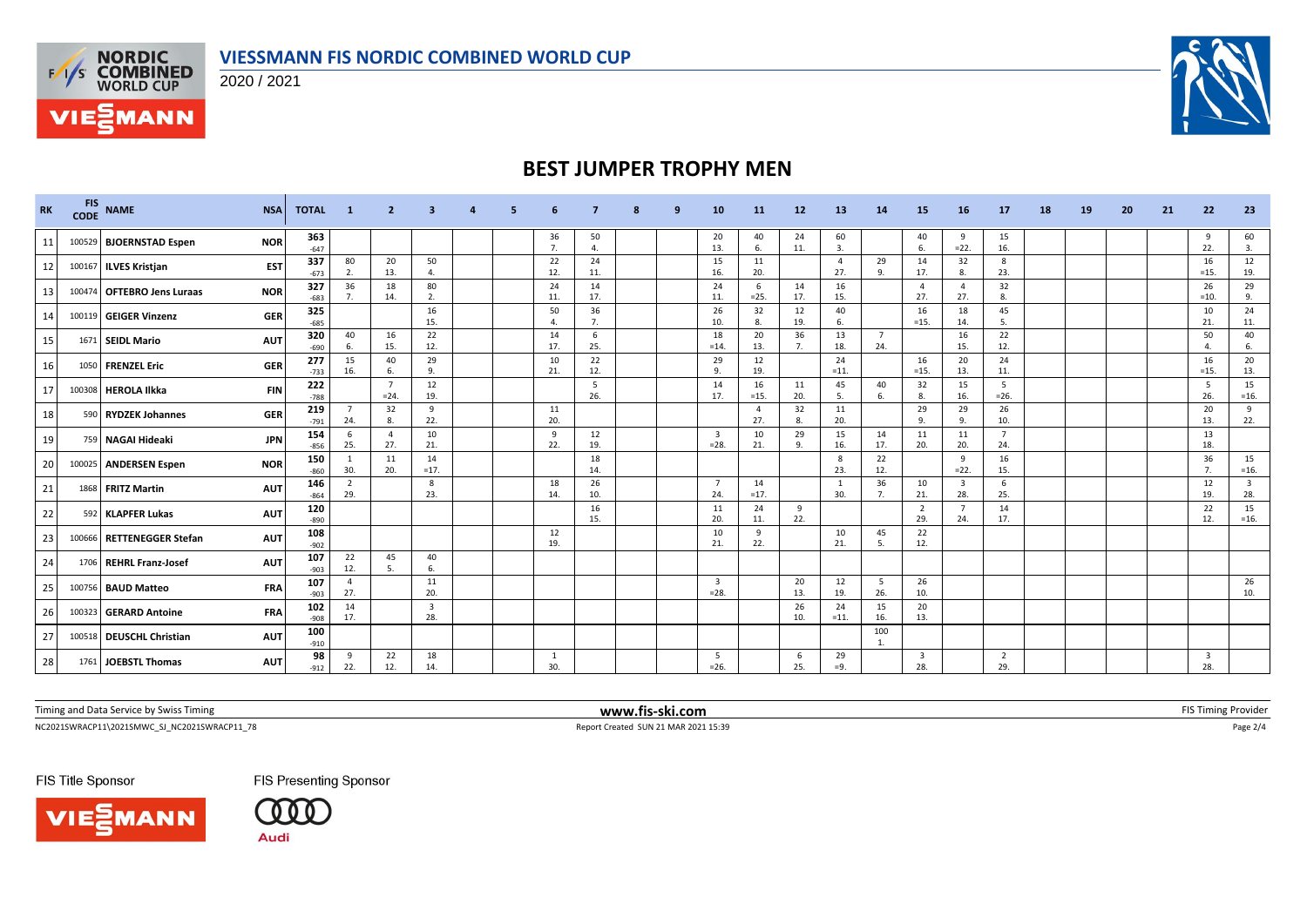

**VIESSMANN FIS NORDIC COMBINED WORLD CUP**



## **BEST JUMPER TROPHY MEN**

| <b>RK</b> | <b>FIS</b><br><b>CODE</b> | <b>NAME</b><br><b>NSA</b>                    |            | <b>TOTAL</b> | $\blacksquare$ 1 | $\mathbf{2}$          | 3                     | $\overline{4}$ | 5. | 6                     |                                | 8 | 9 | 10           | <b>11</b>             | 12                    | <b>13</b>             | 14                             | 15           | 16                    | 17        | 18 | 19 | 20 | 21 | 22        | 23                    |
|-----------|---------------------------|----------------------------------------------|------------|--------------|------------------|-----------------------|-----------------------|----------------|----|-----------------------|--------------------------------|---|---|--------------|-----------------------|-----------------------|-----------------------|--------------------------------|--------------|-----------------------|-----------|----|----|----|----|-----------|-----------------------|
| 29        |                           | <b>GER</b><br>100357 SCHMID Julian           |            | 82<br>$-928$ |                  |                       |                       |                |    | 13<br>18.             | -2<br>29.                      |   |   |              |                       | $\overline{2}$<br>29. |                       | 12<br>$=19.$                   |              | 22<br>12.             | 13<br>18. |    |    |    |    | 8<br>23.  | 10<br>21.             |
| 30        |                           | 100797 OFTEBRO Einar Luraas<br><b>NOR</b>    |            | 82<br>$-928$ |                  | 10<br>21.             | $\overline{4}$<br>27. |                |    | 20<br>13.             | 15<br>16.                      |   |   |              |                       |                       | 9<br>22.              |                                | 6<br>25.     | 13<br>18.             |           |    |    |    |    |           | 5<br>26.              |
| 31        |                           | 100280 PORTYK Tomas                          | <b>CZE</b> | 76<br>$-934$ | 11<br>20.        | 14<br>17.             |                       |                |    | 16<br>15.             | 8<br>23.                       |   |   |              | 6<br>$=25.$           |                       |                       | 13<br>18.                      | 8<br>$= 23.$ |                       |           |    |    |    |    |           |                       |
| 32        |                           | 1760 ORTER Philipp<br><b>AUT</b>             |            | 74<br>$-936$ | 3<br>28.         | 29<br>9.              |                       |                |    | 5<br>26.              | $\overline{a}$<br>27.          |   |   |              |                       |                       | $\overline{7}$<br>24. |                                | 24<br>11.    | $\overline{2}$<br>29. |           |    |    |    |    |           |                       |
| 33        |                           | 1562   COSTA Samuel                          | <b>ITA</b> | 72<br>$-938$ | 13<br>18.        | 24<br>11.             | 6<br>25.              |                |    |                       |                                |   |   |              | 8<br>23.              | 5<br>$=26.$           |                       | 16<br>15.                      |              |                       |           |    |    |    |    |           |                       |
| 34        |                           | 1029 PITTIN Alessandro                       | <b>ITA</b> | 65<br>$-945$ |                  |                       |                       |                |    |                       | 9<br>22.                       |   |   |              | 36<br>7.              |                       |                       | 20<br>13.                      |              |                       |           |    |    |    |    |           |                       |
| 35        |                           | 100314 RIIBER Harald Johnas<br><b>NOR</b>    |            | 64<br>$-946$ | 8<br>23.         |                       | 36<br>$=7.$           |                |    |                       |                                |   |   |              |                       |                       |                       |                                |              | 10<br>21.             | 10<br>21. |    |    |    |    |           |                       |
| 36        |                           | 100460 KOSTNER Aaron                         | <b>ITA</b> | 64<br>$-946$ | 20<br>13.        | 13<br>18.             |                       |                |    |                       |                                |   |   |              |                       | 1<br>30.              |                       |                                |              | 1<br>30.              | 12<br>19. |    |    |    |    | 11<br>20. | 6<br>25.              |
| 37        |                           | 100811 FLATLA Kasper Moen<br><b>NOR</b>      |            | 63<br>$-947$ |                  |                       |                       |                |    | $\overline{7}$<br>24. | 13<br>18.                      |   |   | 18<br>$=14.$ | $\overline{7}$<br>24. |                       |                       | 9<br>22.                       | 9<br>22.     |                       |           |    |    |    |    |           |                       |
| 38        |                           | 100002 GRAABAK Joergen<br><b>NOR</b>         |            | 57<br>$-953$ | 16<br>15.        | 1<br>30.              |                       |                |    |                       |                                |   |   | 13<br>18.    | -1<br>30.             | 16<br>15.             | 6<br>$=25.$           |                                |              |                       |           |    |    |    |    |           | $\overline{4}$<br>27. |
| 39        |                           | 100566 SKOGLUND Andreas<br><b>NOR</b>        |            | 53<br>$-957$ | 12<br>19.        | $\overline{2}$<br>29. | 20<br>13.             |                |    |                       |                                |   |   | 1<br>30.     | 18<br>14.             |                       |                       |                                |              |                       |           |    |    |    |    |           |                       |
| 40        |                           | 100316 TILLER Simen<br><b>NOR</b>            |            | 50<br>$-960$ |                  |                       |                       |                |    |                       |                                |   |   |              |                       |                       |                       |                                |              | 50<br>4.              |           |    |    |    |    |           |                       |
| 41        |                           | <b>FRA</b><br>101168 HEINIS Marco            |            | 37<br>$-973$ |                  |                       | 5<br>26.              |                |    |                       |                                |   |   |              |                       |                       |                       |                                |              |                       |           |    |    |    |    | 32<br>8.  |                       |
| 42        |                           | 100439 HIRVONEN Eero                         | <b>FIN</b> | 36<br>$-974$ | 5<br>26.         | - 5<br>26.            | 15<br>16.             |                |    | $\overline{4}$<br>27. | $\mathbf{1}$<br>30.            |   |   | 5<br>$=26.$  |                       |                       |                       |                                |              |                       | 1<br>30.  |    |    |    |    |           |                       |
| 43        |                           | 100395 VRHOVNIK Vid                          | <b>SLO</b> | 33<br>$-977$ |                  |                       |                       |                |    |                       |                                |   |   |              |                       |                       |                       | $\overline{\mathbf{3}}$<br>28. | 8<br>$= 23.$ | 12<br>19.             | 9<br>22.  |    |    |    |    |           | 1<br>30.              |
| 44        |                           | 100179 KUPCZAK Szczepan<br>POL               |            | 30<br>$-980$ | 10<br>21.        | 9<br>$=22.$           |                       |                |    |                       | $\overline{\mathbf{3}}$<br>28. |   |   |              |                       |                       |                       | 8<br>23.                       |              |                       |           |    |    |    |    |           |                       |
| 45        |                           | 101060 YACHI Sora                            | <b>JPN</b> | 26<br>$-984$ |                  |                       |                       |                |    |                       |                                |   |   |              |                       | $\overline{7}$<br>24. |                       | $\overline{2}$<br>29.          |              | 6<br>25.              | 11<br>20. |    |    |    |    |           |                       |
| 46        |                           | 100799 NAESVOLD Leif Torbjoern<br><b>NOR</b> |            | 25<br>$-985$ |                  |                       |                       |                |    |                       |                                |   |   |              |                       |                       |                       |                                |              | 5<br>26.              | 20<br>13. |    |    |    |    |           |                       |

Timing and Data Service by Swiss Timing **www.fis-ski.com www.fis-ski.com** FIS Timing Provider

**VIE***MANN* 

 $\small \textsf{NC2021SWRACP11}\backslash \textsf{20215NWC\_S}\_ \textsf{NC20215WRACP11}\_ \textsf{78}\_ \textsf{Page 3/4}\_ \textsf{101}$ 

FIS Title Sponsor

**VIE MANN**